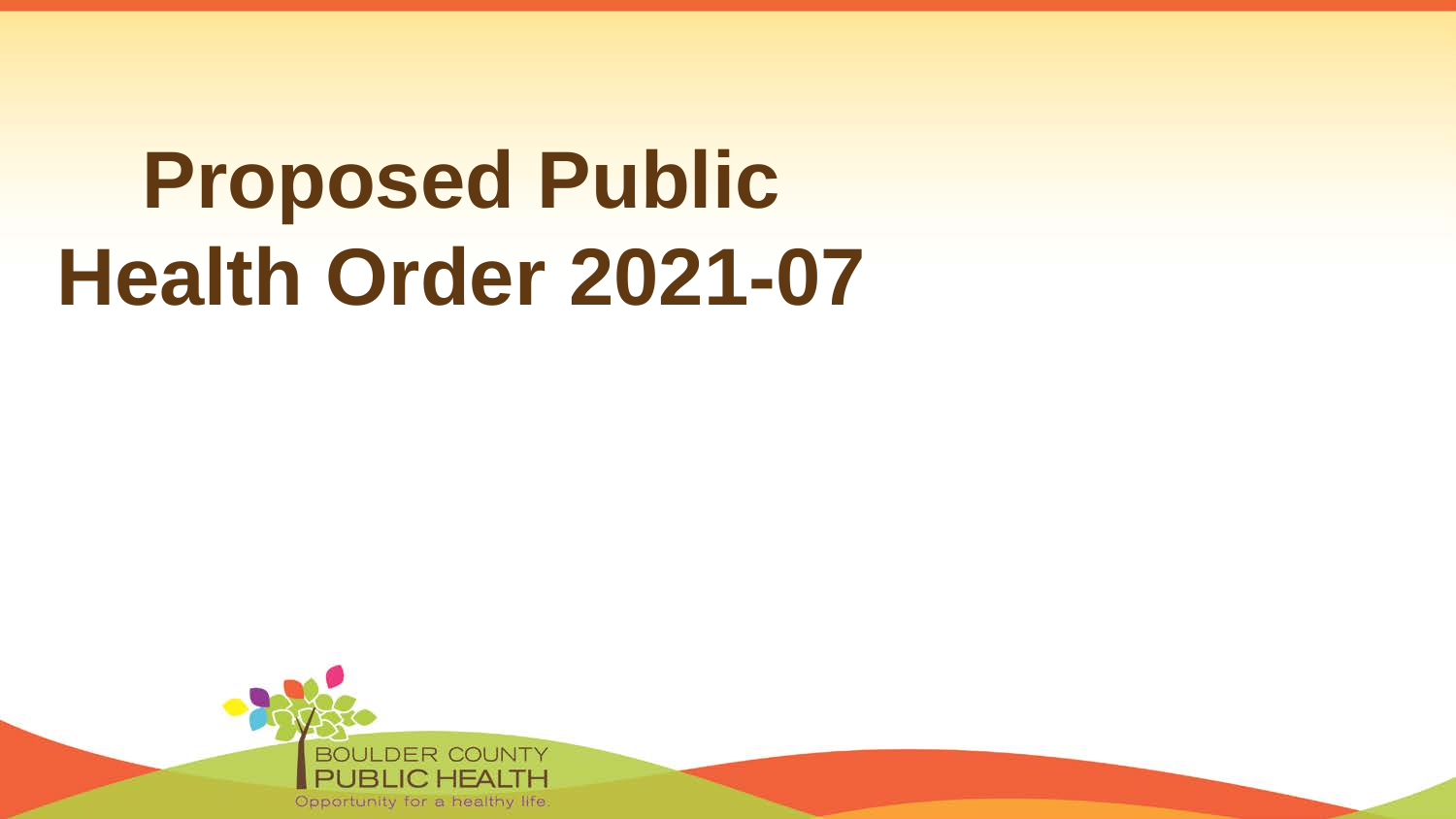**REQUIRING FACIAL COVERINGS INDOORS FOR ALL INDIVIDUALS 2+ IN CHILDCARE, CAMPS, AND PK-12 SCHOOL SETTINGS**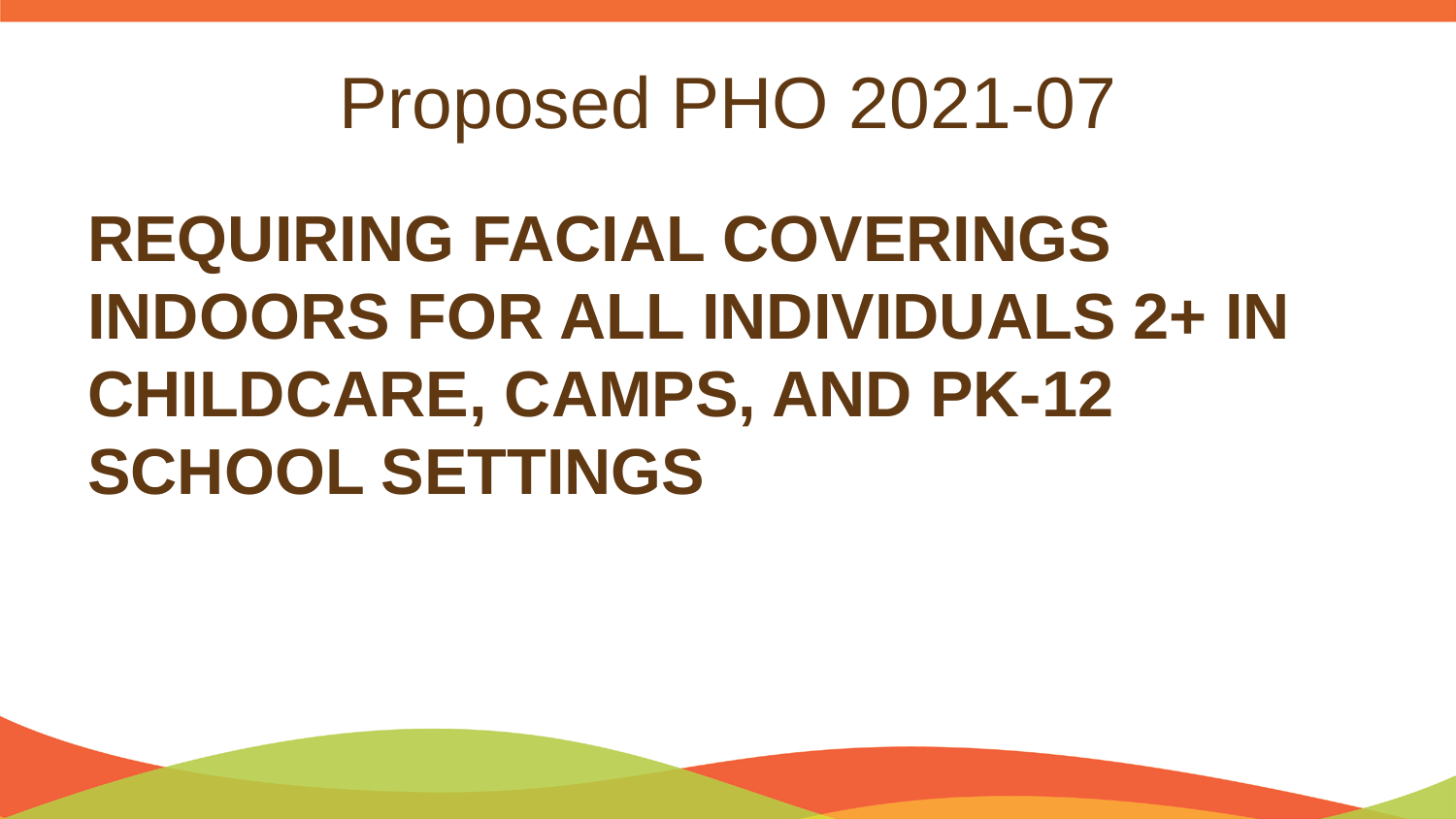#### Current Orders

Federal:

- CDC Order requiring 2+ to mask on public transportation

State:

- EO D2021-122: Disaster Declaration (extended by D 2021- 125)
- CDPHE 20-20 and 20-38 requiring masks: homeless shelters, prisons, jails, healthcare for not fully vaccinated individuals, and long-term care facilities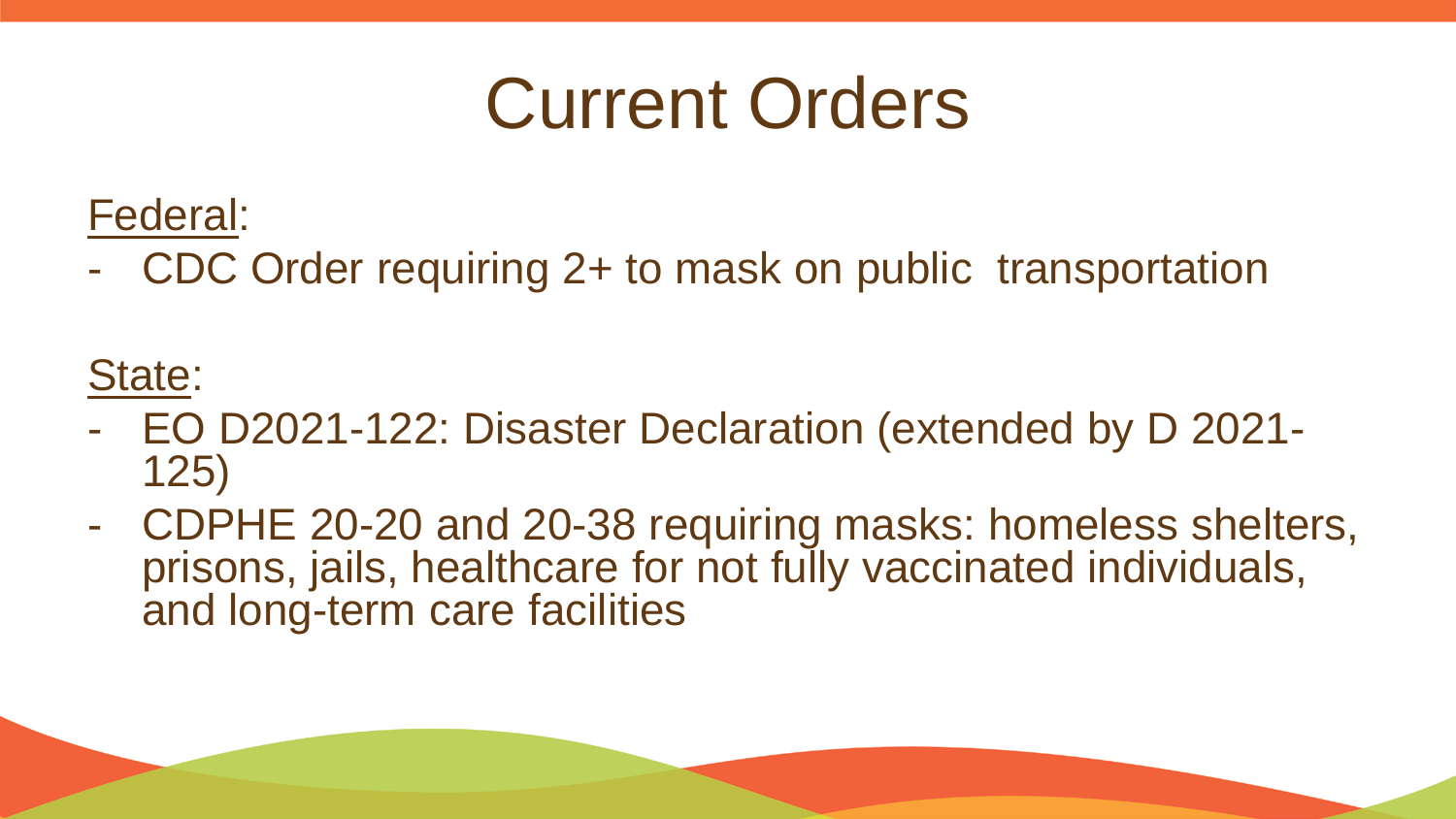### 2020-2021 School year

#### Masks:

- Required for PK-12 in both SVVSD and BVSD, many private schools
- Required by many ECE providers for children

Quarantines:

- State-mandated routine classroom exposure quarantines for all grades and ages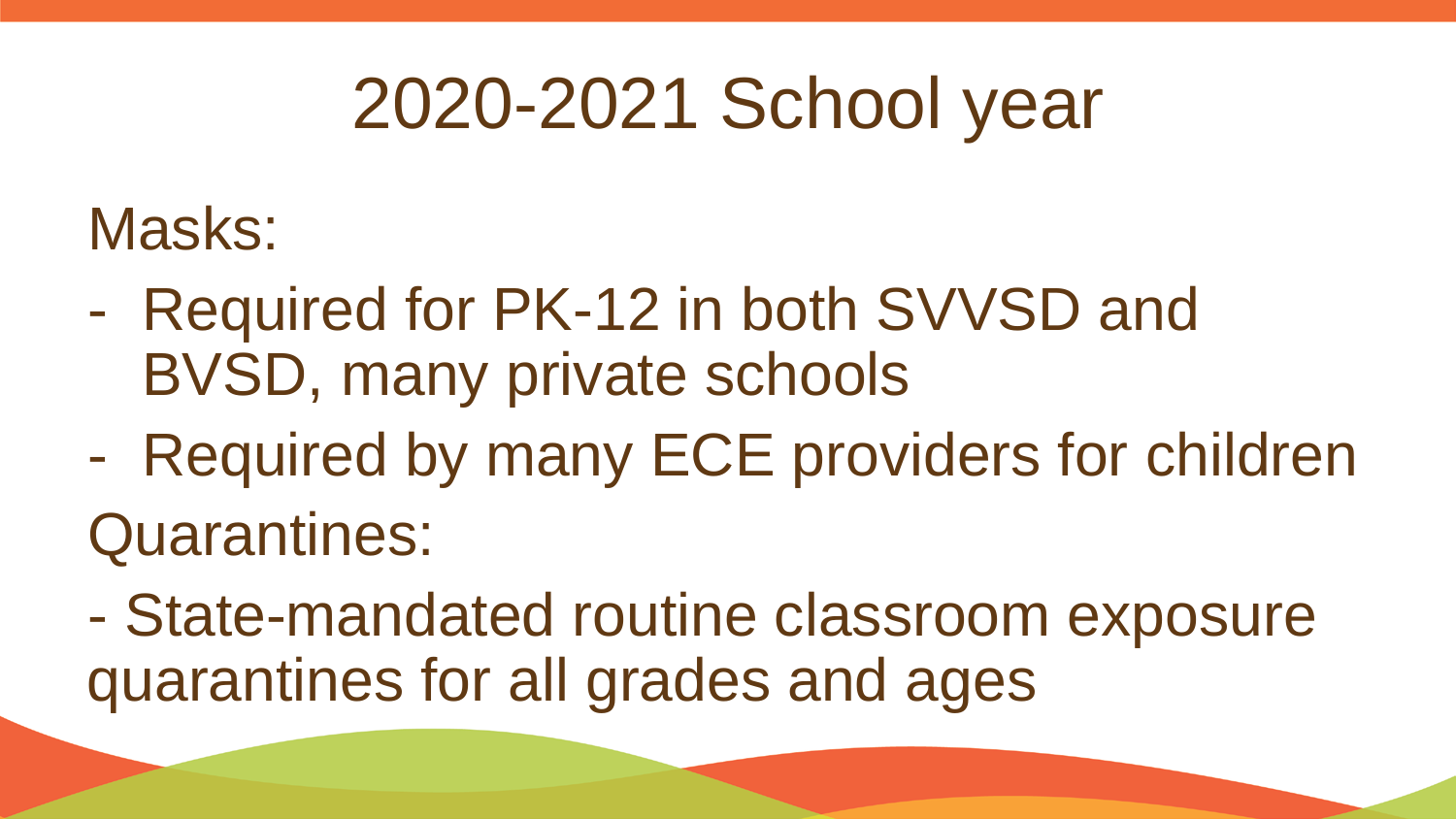# CDC Guidance (as of August 5, 2021)

- Students benefit from in-person learning, and safely returning to in-person instruction in the fall 2021 is a priority.
- Vaccination is the leading public health prevention strategy to end the COVID-19 pandemic. Promoting vaccination can help schools safely return to in-person learning as well as extracurricular activities and sports.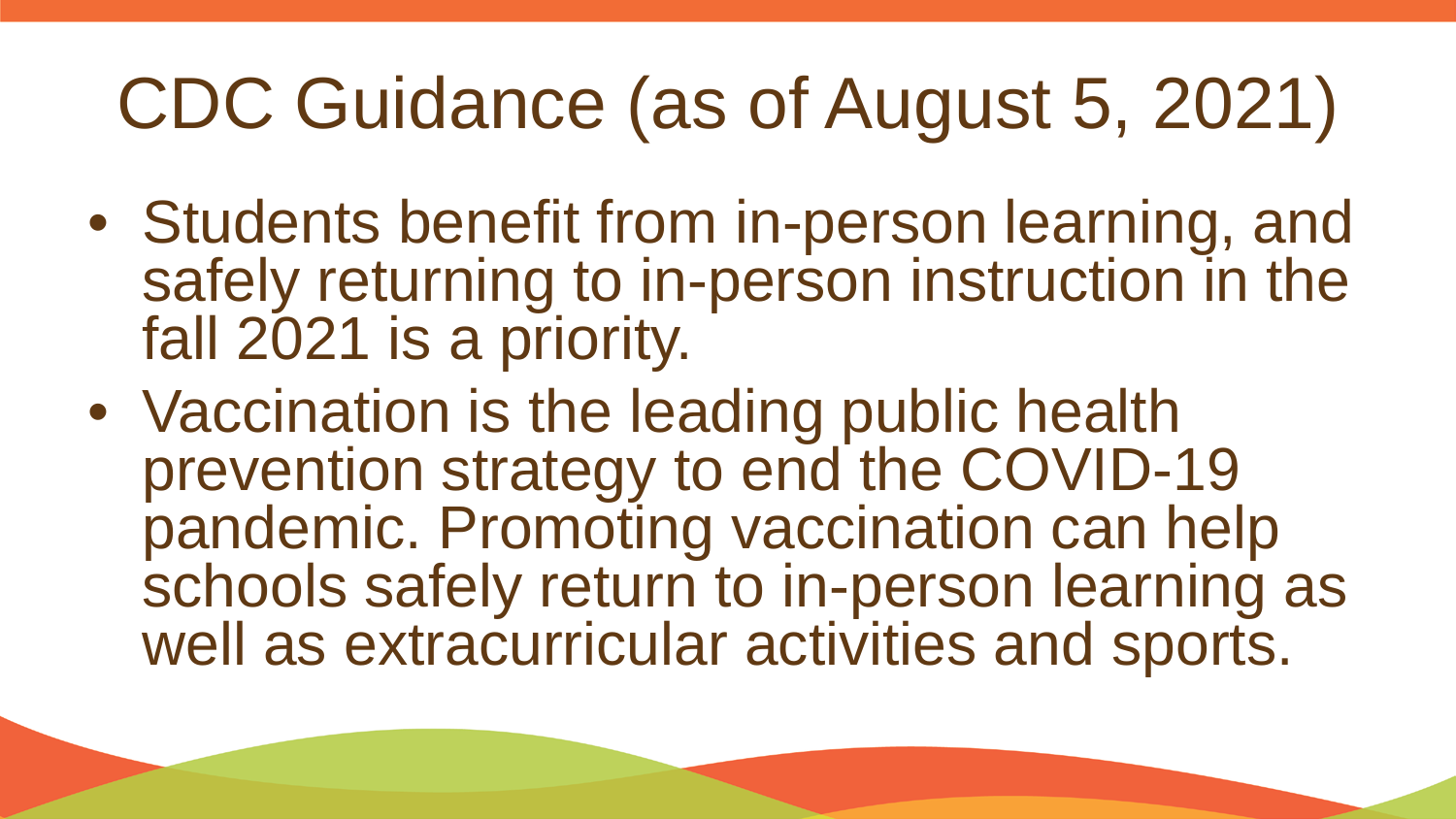# CDC Guidance (as of August 5, 2021)

"Due to the circulating highly contagious Delta variant, CDC recommends universal indoor masking by all students (age 2 and older), staff, teachers, and visitors to K-12 schools regardless of vaccination status"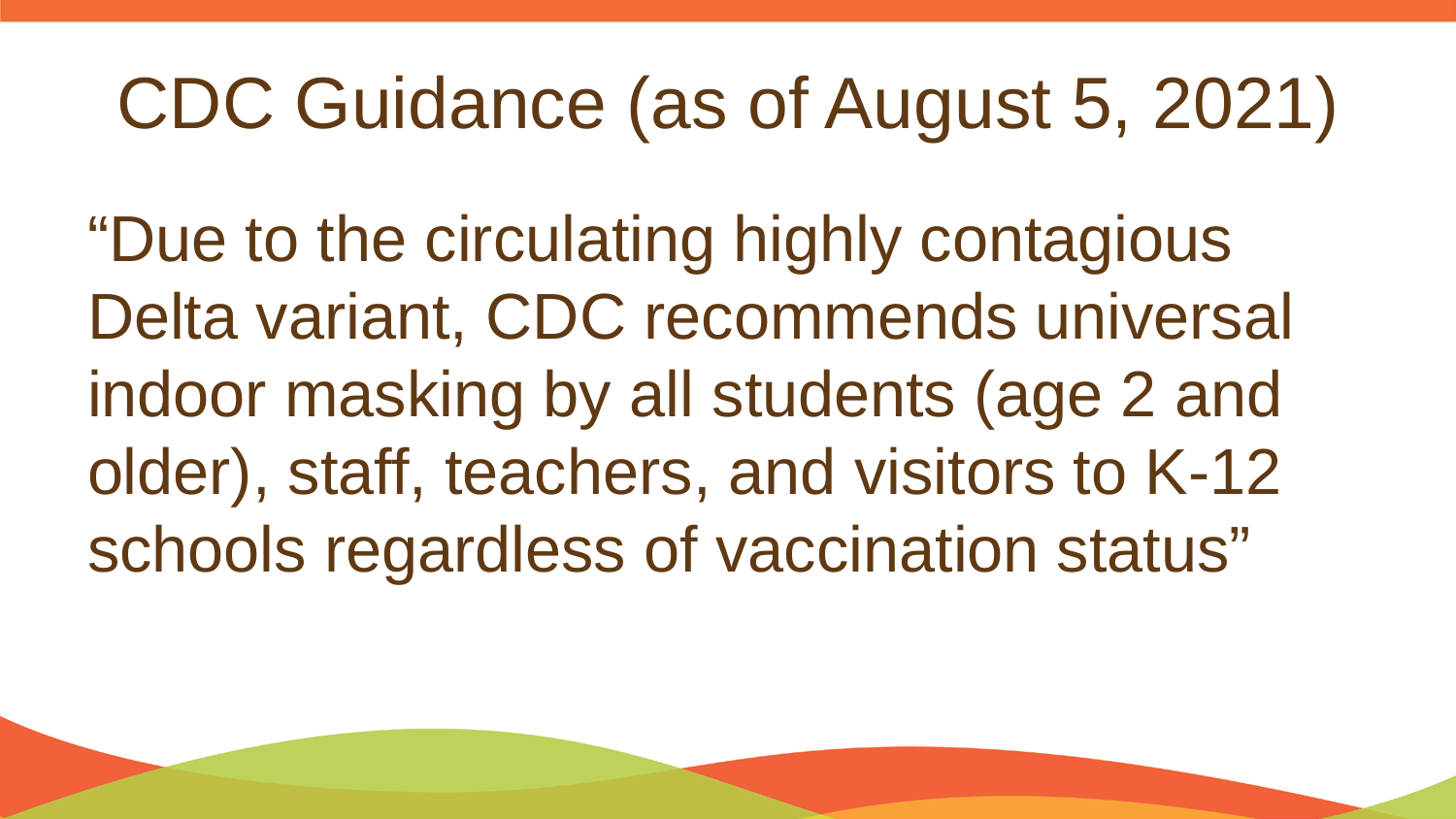#### AAP Recommendation

"All students older than 2 years and all staff should wear face masks at school (unless medical or developmental conditions prohibit use)"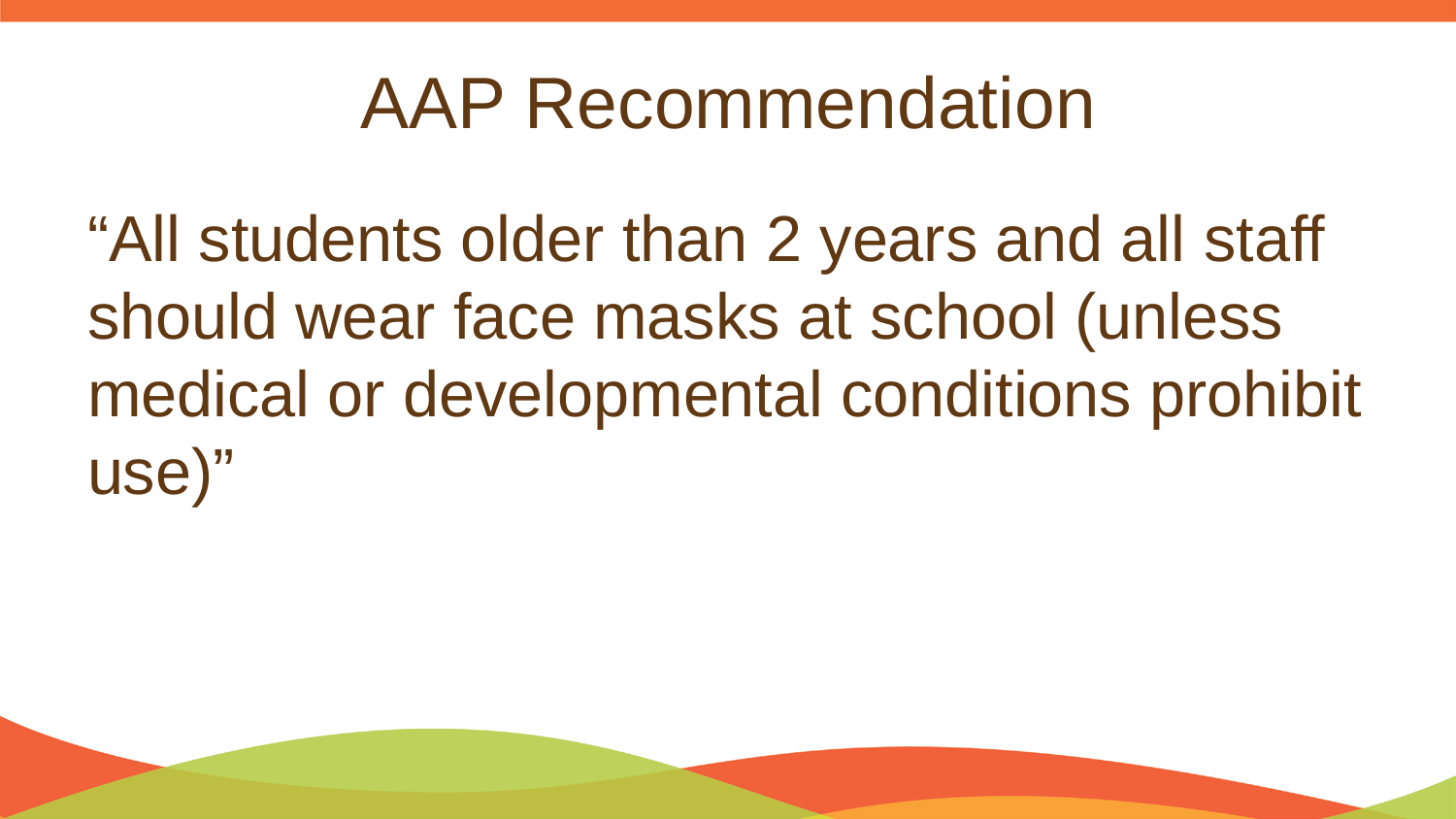### AAP Recommendation

- Significant portion not eligible for vaccination
- Protection of unvaccinated students
- Potential difficulty in monitoring or enforcing mask policies for those who are not vaccinated
- Continued concerns for variants that are more easily spread among children, adolescents, an adults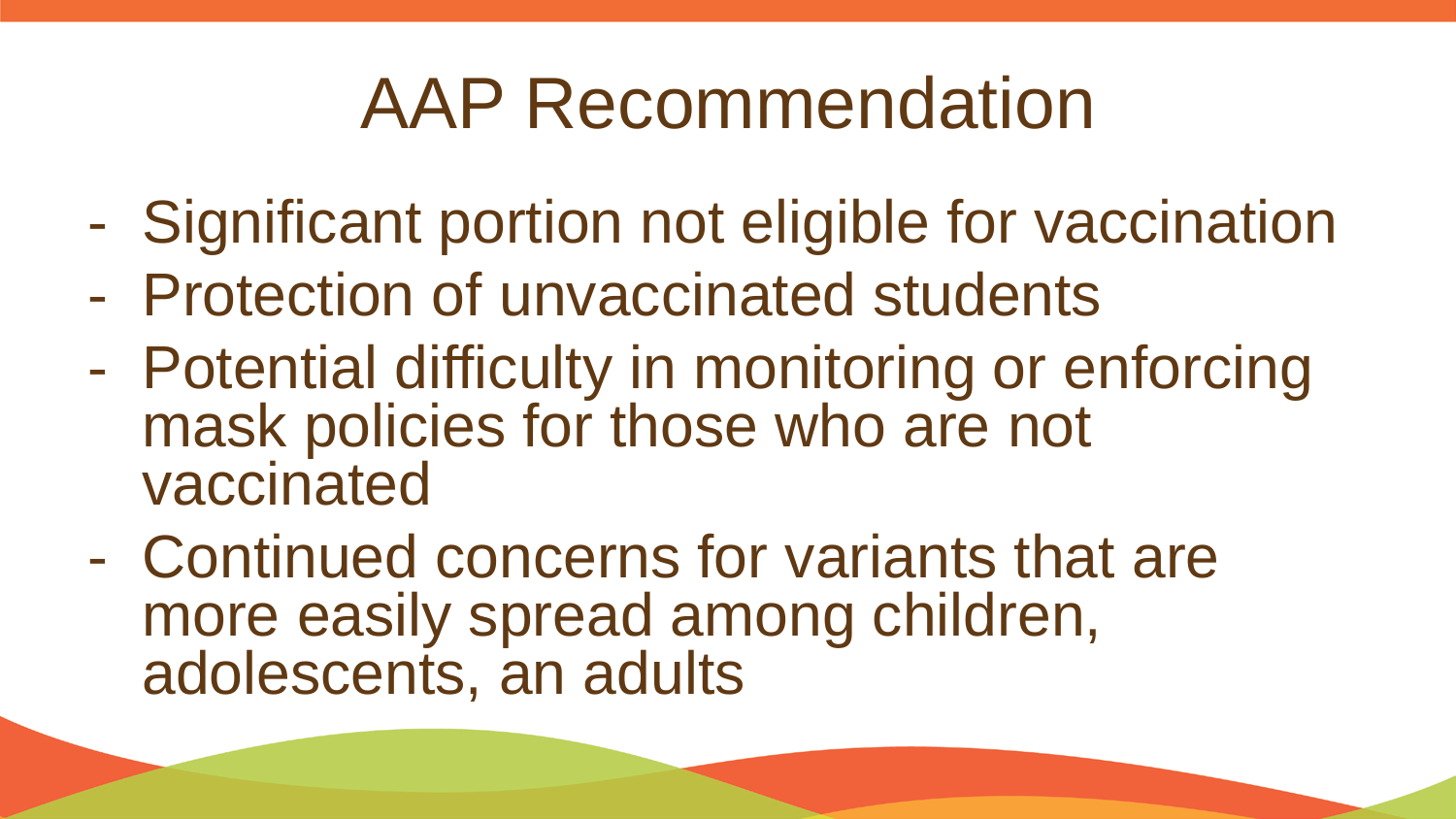- Require face coverings for
- all individuals age 2+
- School Buildings, Indoor Childcare Settings, Indoor Youth Sports, and Indoor Youth Activities and Camps
- Regardless of vaccination status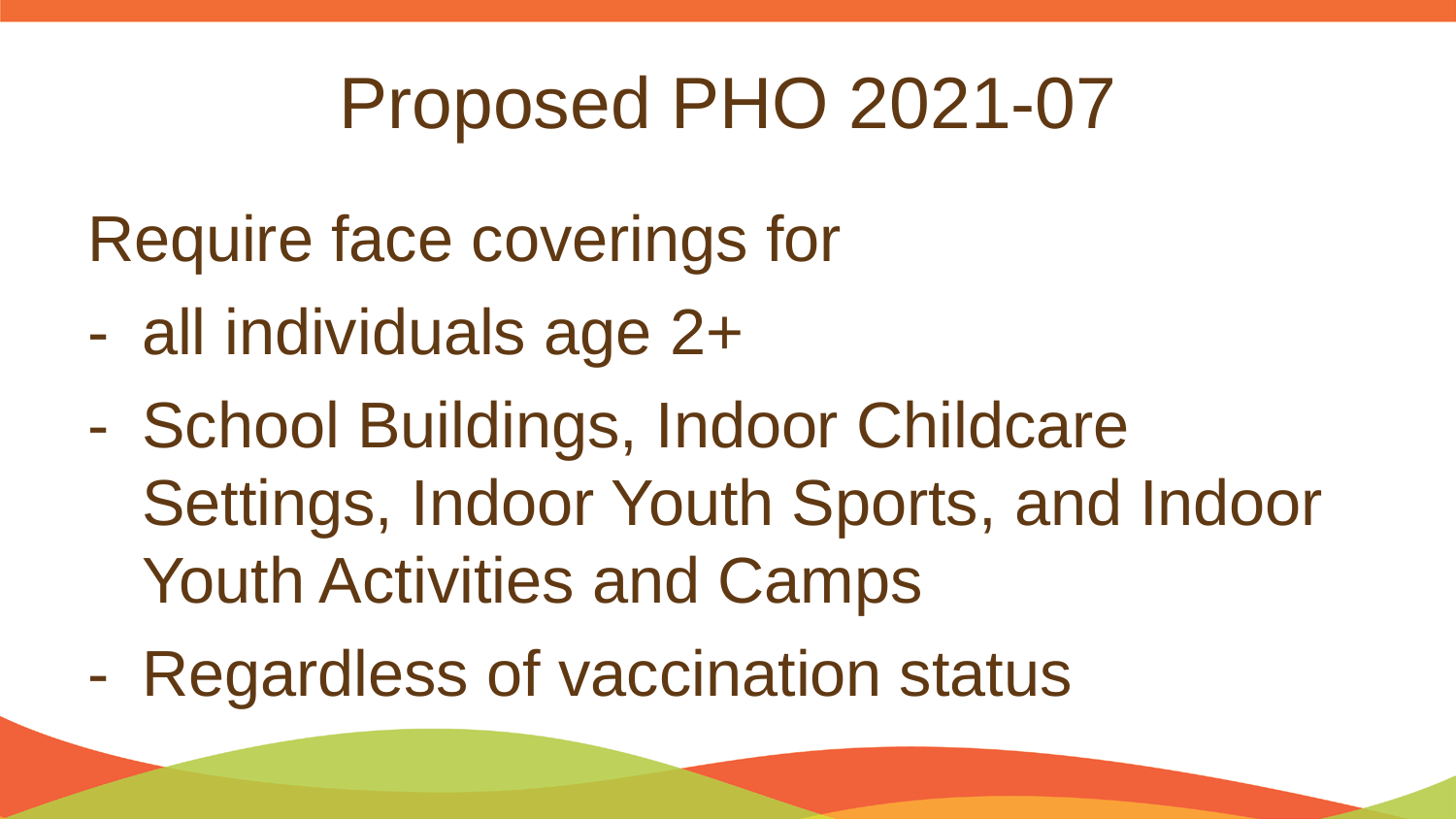### CDPHE Guidance

Implements CDC guidance and "applies to all circumstances where a teacher or caregiver cares for multiple children outside of the usual home of the children. These circumstances include but are not limited to:"

- K-12 schools, both public and private.
- Licensed child care settings.
- Home-based family child care settings.
- License-exempt child care programs such as single skill building and 72-hour camps.
- Guest child care facilities at ski resorts and courthouses.
- "Pods" and other home learning/homeschooling groups.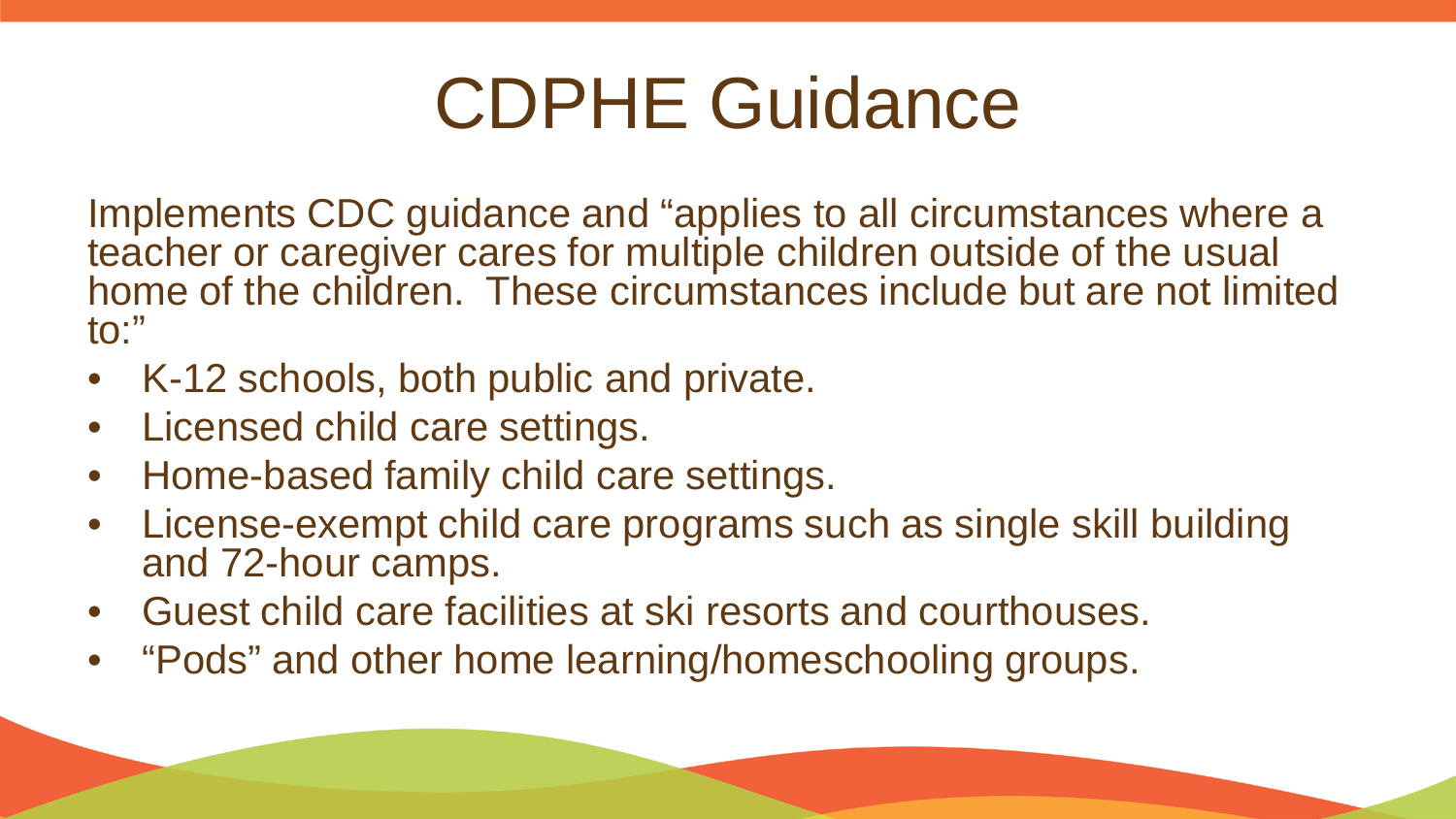- Require face coverings for
- all individuals age 2+
- in school buildings, indoor childcare settings, indoor youth sports, indoor camps and other indoor youth activities and camps
- Regardless of vaccination status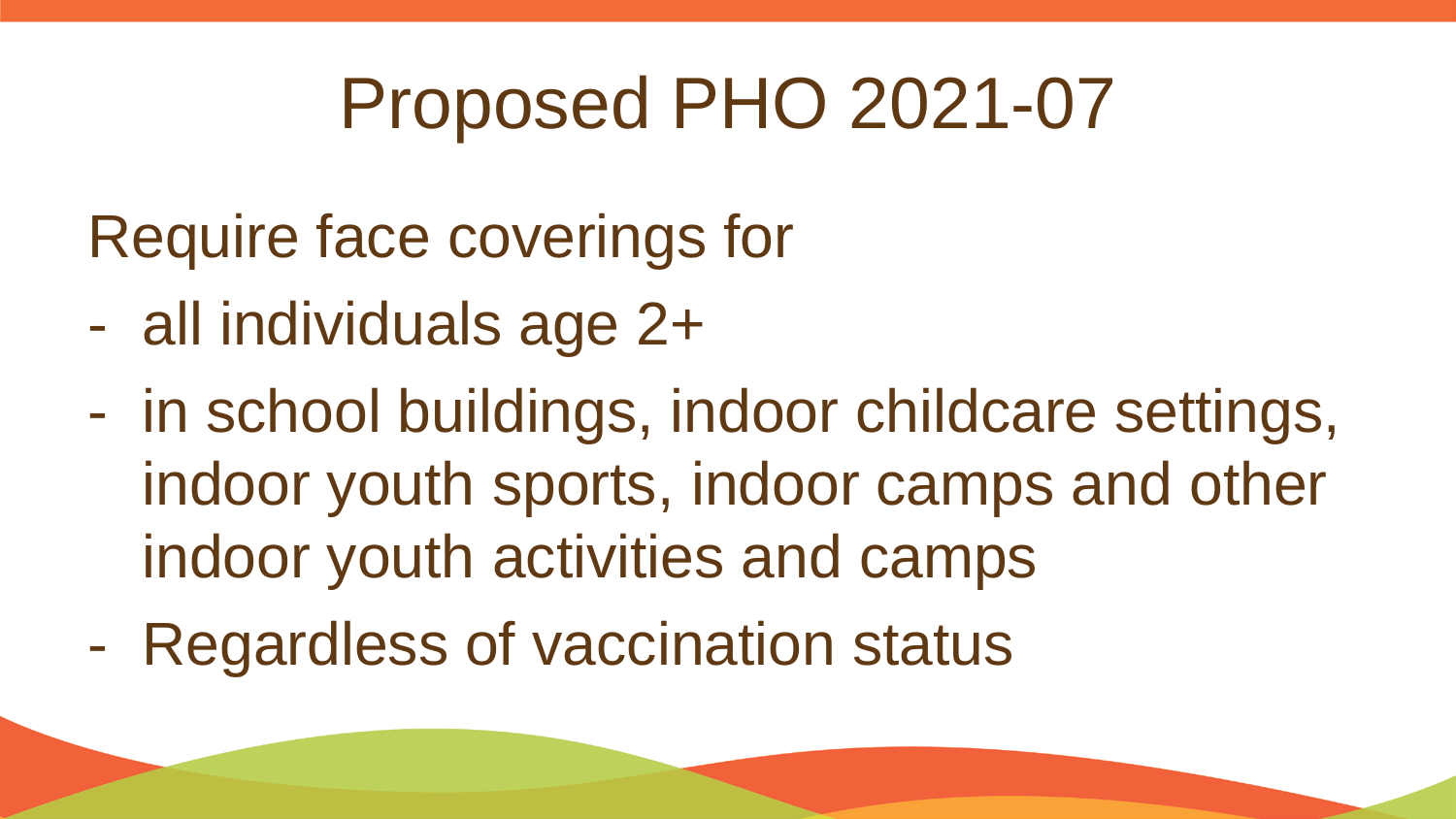All individuals age 2 and older must wear a **Face Covering** while inside any **school building** (including for purposes of extracurricular activities), regardless of vaccination status.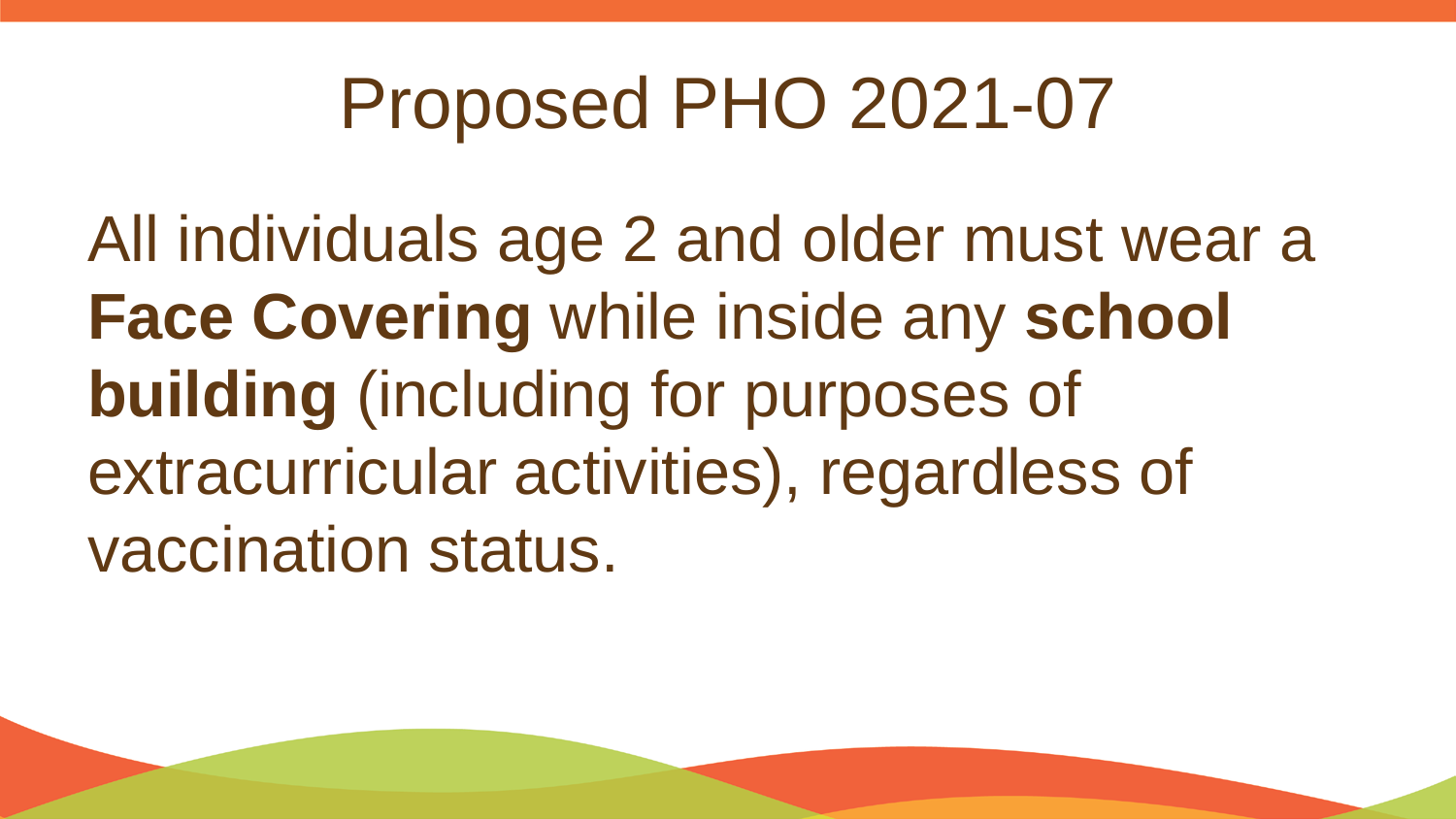All individuals age 2 and older must wear a **Face Covering,**  regardless of vaccination status, while indoors at any childcare center or while participating (whether as an attendee, student, athlete, staff member, volunteer, coach, or spectator) in an indoor youth camp, indoor youth sport, or indoor youth extracurricular intended for individuals under age 19, i.e. youth activities, regardless of whether a license is required for such activity. This requirement applies to all licensed childcare settings, license-exempt childcare programs such as single building and 72-hour camps, guest child care facilities at ski resorts, gyms, recreational facilities, and courthouses, and indoor youth sports.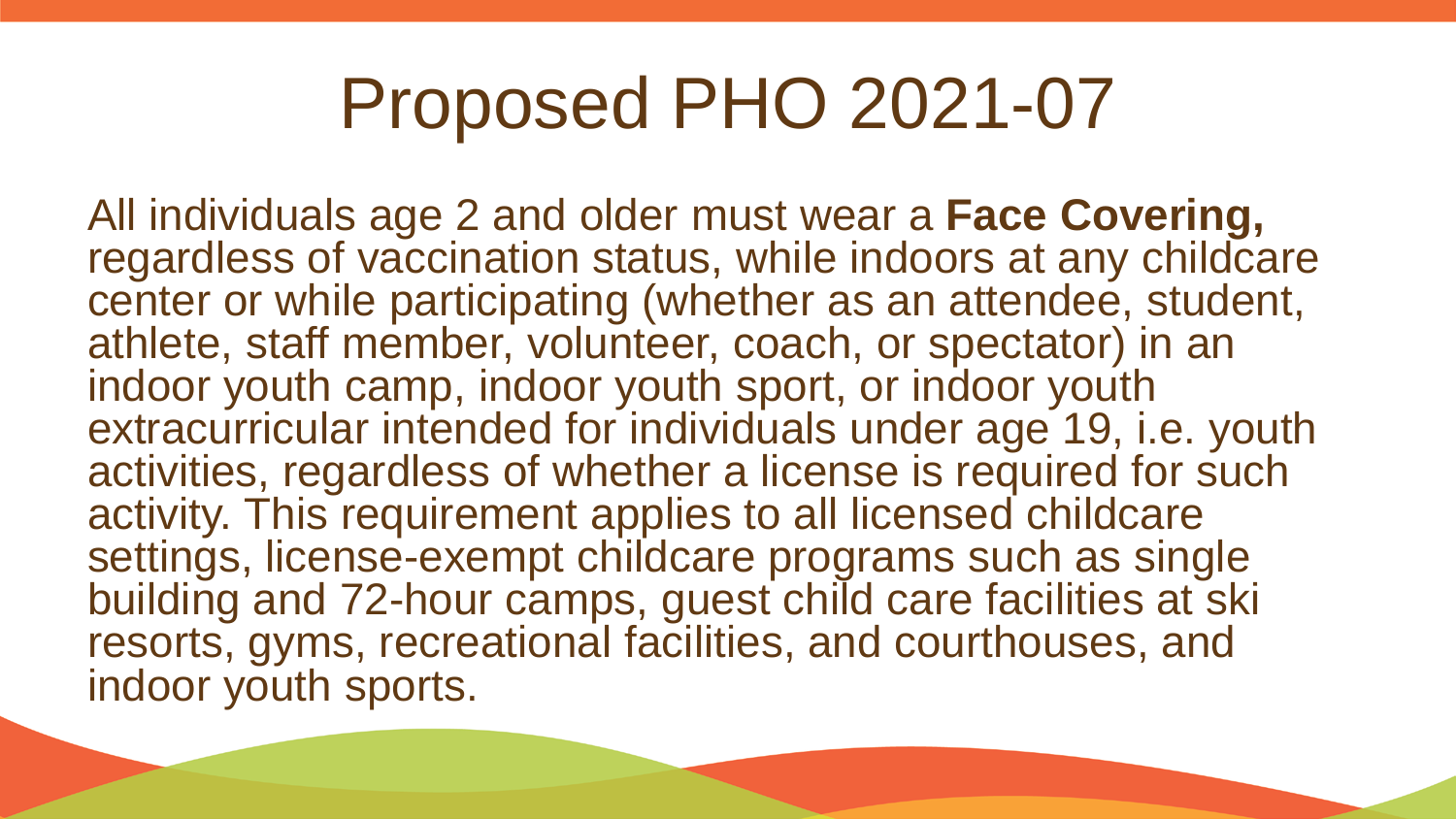All individuals age 2 and older are required to wear a **Face Covering** while on public transportation, including school buses, as [required by the CDC's Requirement for Persons](https://www.cdc.gov/quarantine/pdf/Mask-Order-CDC_GMTF_01-29-21-p.pdf) Age 2+ Years to Wear Masks While on Conveyances and at Transportation Hubs.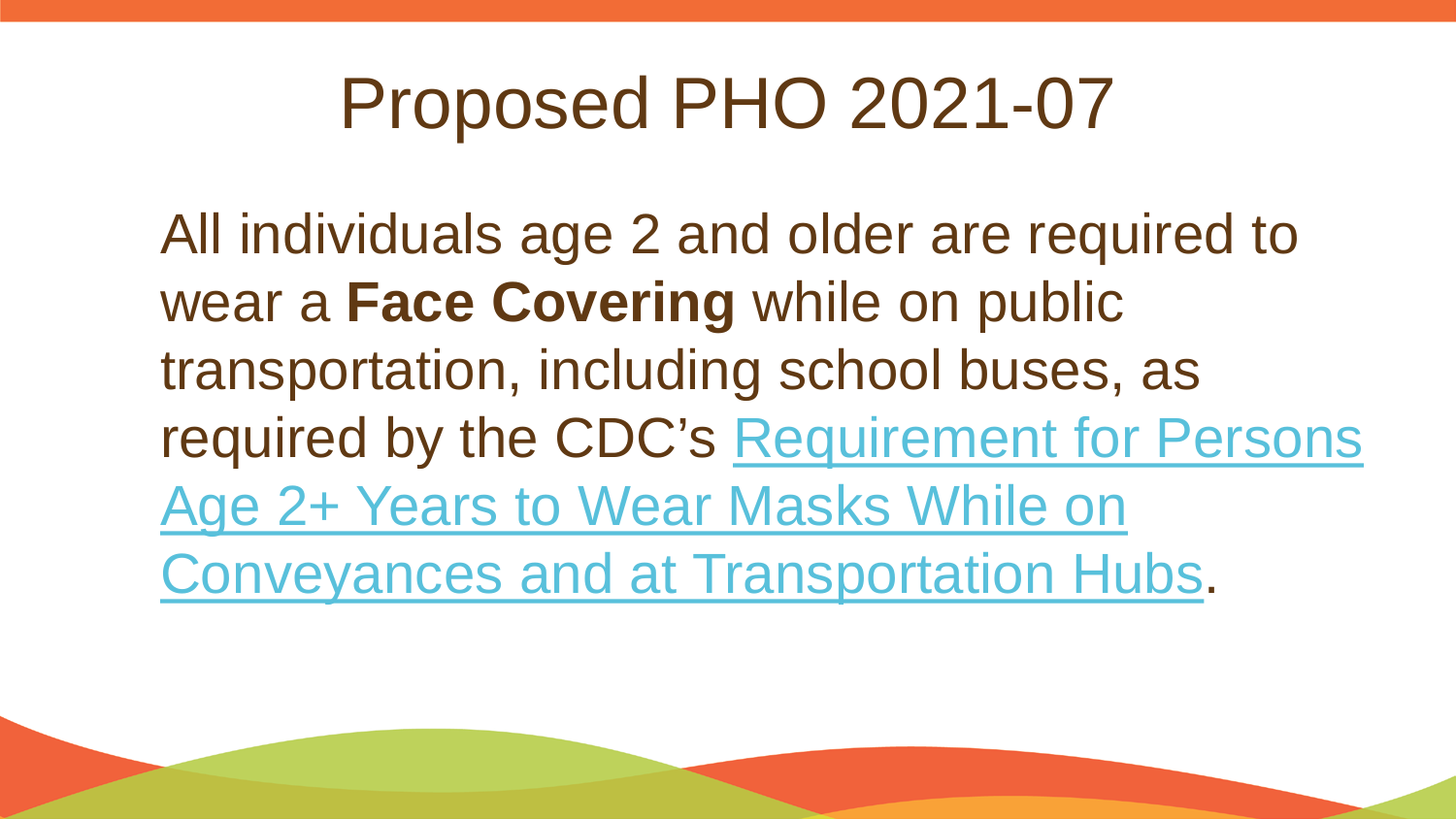#### Exemptions:

- a. Individuals under age 2
- b. Individuals who cannot medically tolerate a **Face Covering**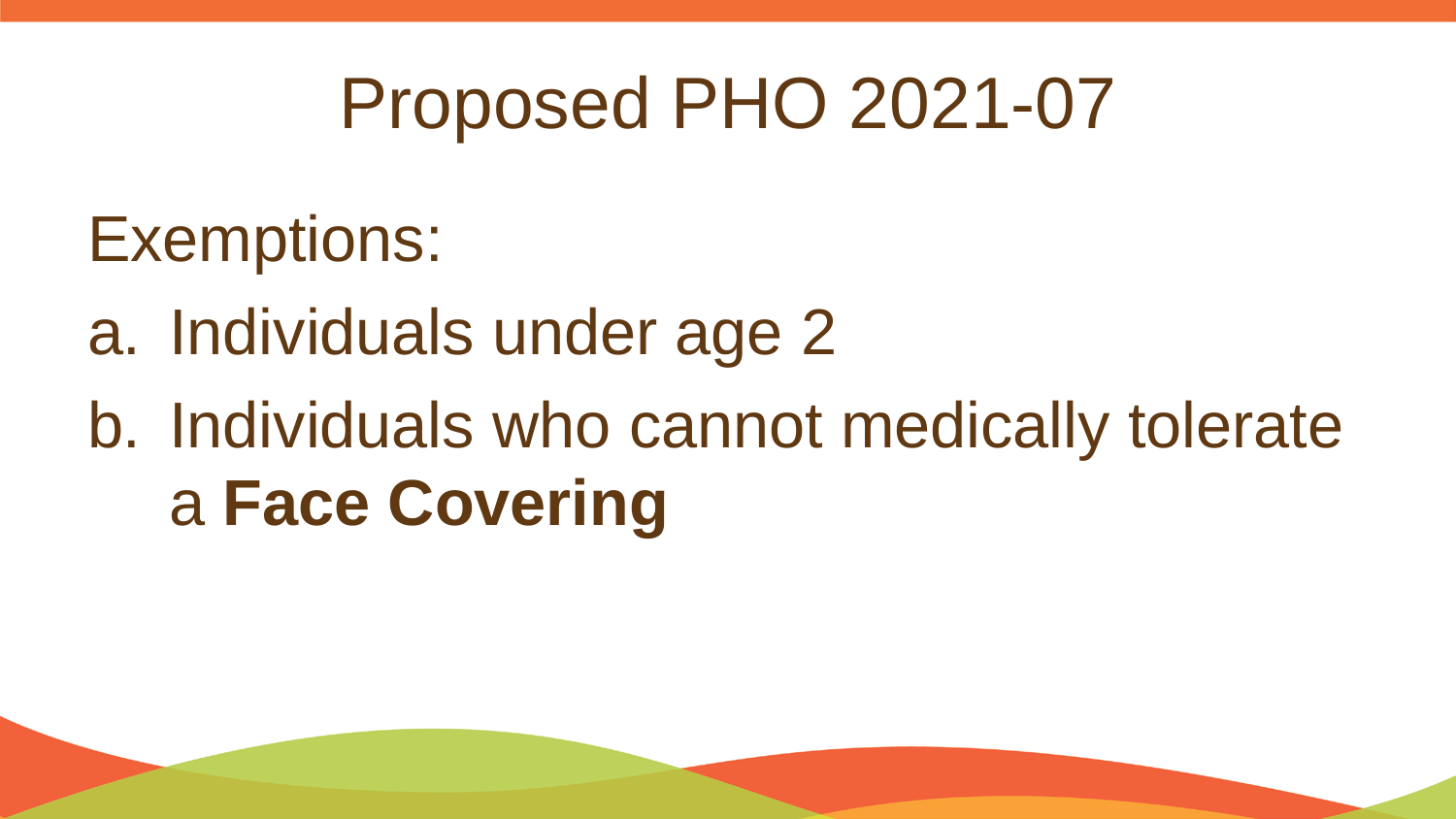Exceptions (highlights):

- Hearing impaired where mouth is essential to communication
- Seated during meal or snack time
- Receiving medical services
- Swimming
- Some limited sports exceptions
- Playing an instrument for academic credit that cannot be played with a face covering (e.g. wind instrument)
- Alone in an enclosed room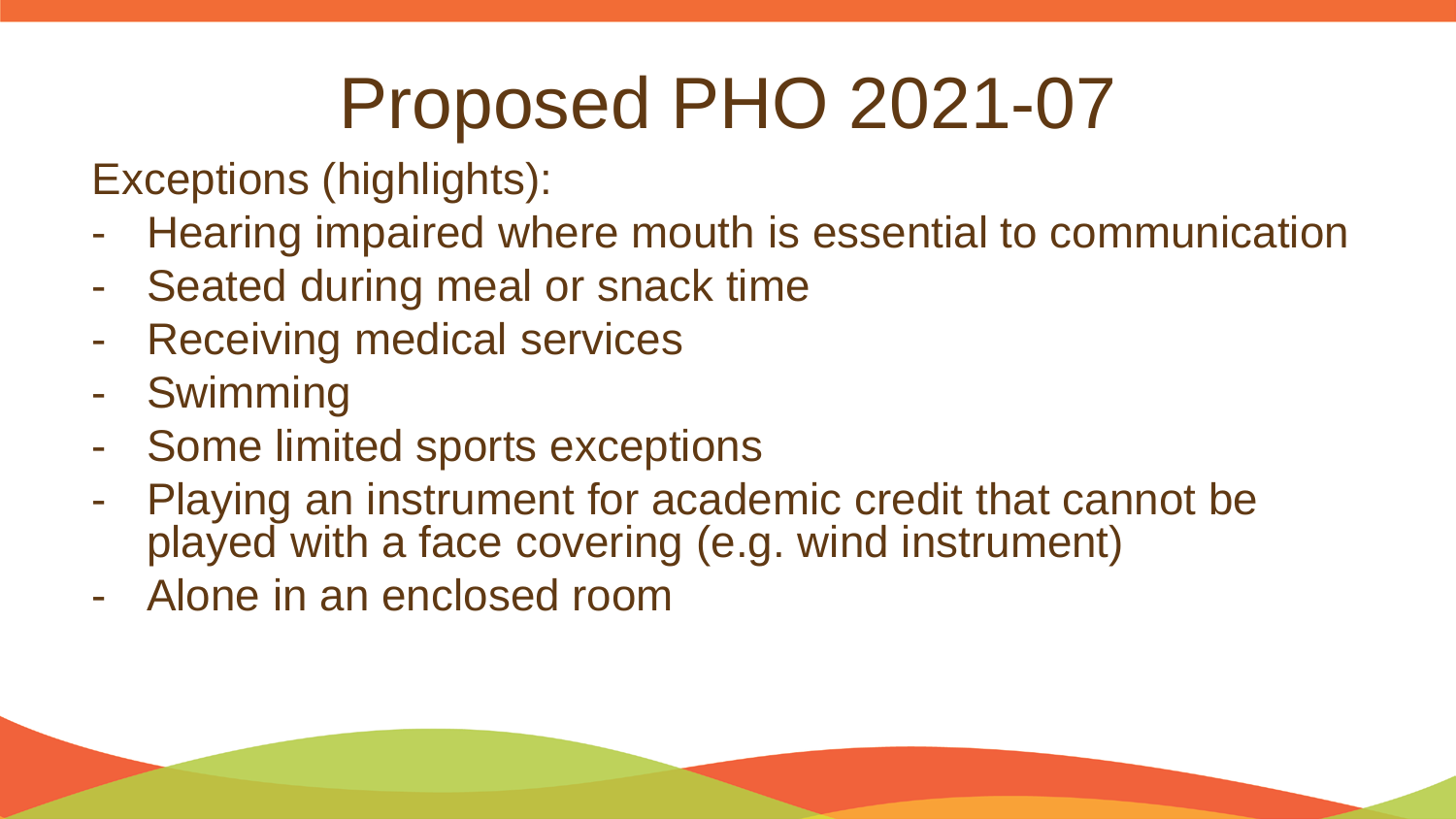- All facilities and entities covered in this order must follow Boulder County Public Health's Schools and Childcare Guidance (to be posted on BCPH website).
	- Requires layered mitigation strategies similar to those required last year by the state.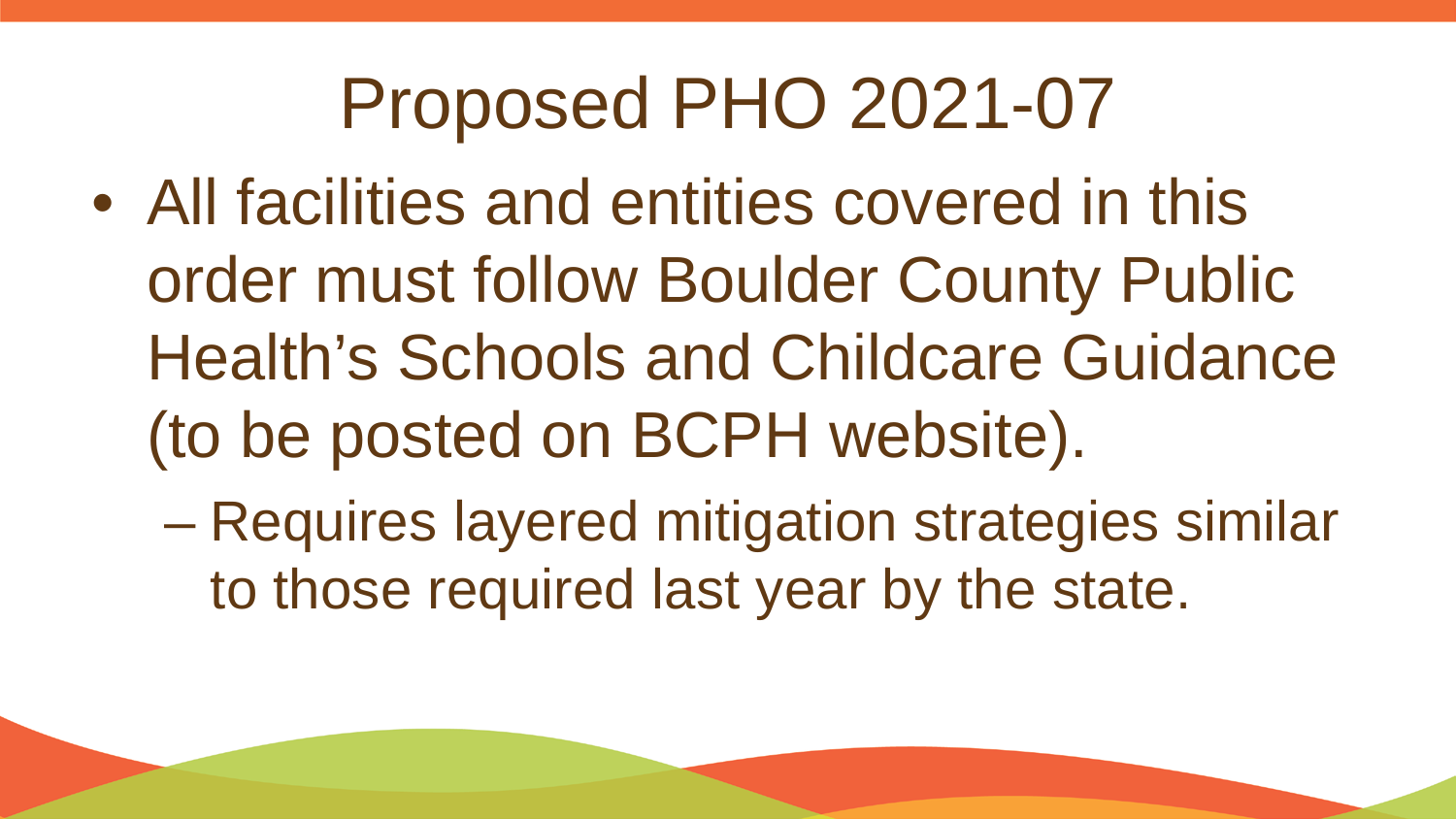| Category           | <b>Strategy</b>                                                                                                                                                                                                                                                                                                                                                                                                                                                                                                                                                                                                                                                                                     |
|--------------------|-----------------------------------------------------------------------------------------------------------------------------------------------------------------------------------------------------------------------------------------------------------------------------------------------------------------------------------------------------------------------------------------------------------------------------------------------------------------------------------------------------------------------------------------------------------------------------------------------------------------------------------------------------------------------------------------------------|
| <b>Required</b>    | • Face coverings indoors in all schools, child care, and extracurricular activities<br>•Enforcement of quarantine and isolation<br>.Reporting all cases and outbreaks to BCPH<br>•Cooperation in case investigations and contact tracing<br>•Cooperation in the distribution of Public Health Notices and quarantine letters to<br>family/guardians<br>•Keeping attendance records, stable cohorts and seating charts where age appropriate<br>•Social distancing as much as possible (3 feet should be the goal minimum)<br>•Symptom screening<br>•Following Return to Learn<br>.Improving ventilation where possible<br>•Promotion of hand hygiene and respiratory etiquette<br>•Routine cleaning |
| <b>Recommended</b> | •Screening testing<br>•Post-exposure testing<br>•Promotion of vaccinations when available and age appropriate                                                                                                                                                                                                                                                                                                                                                                                                                                                                                                                                                                                       |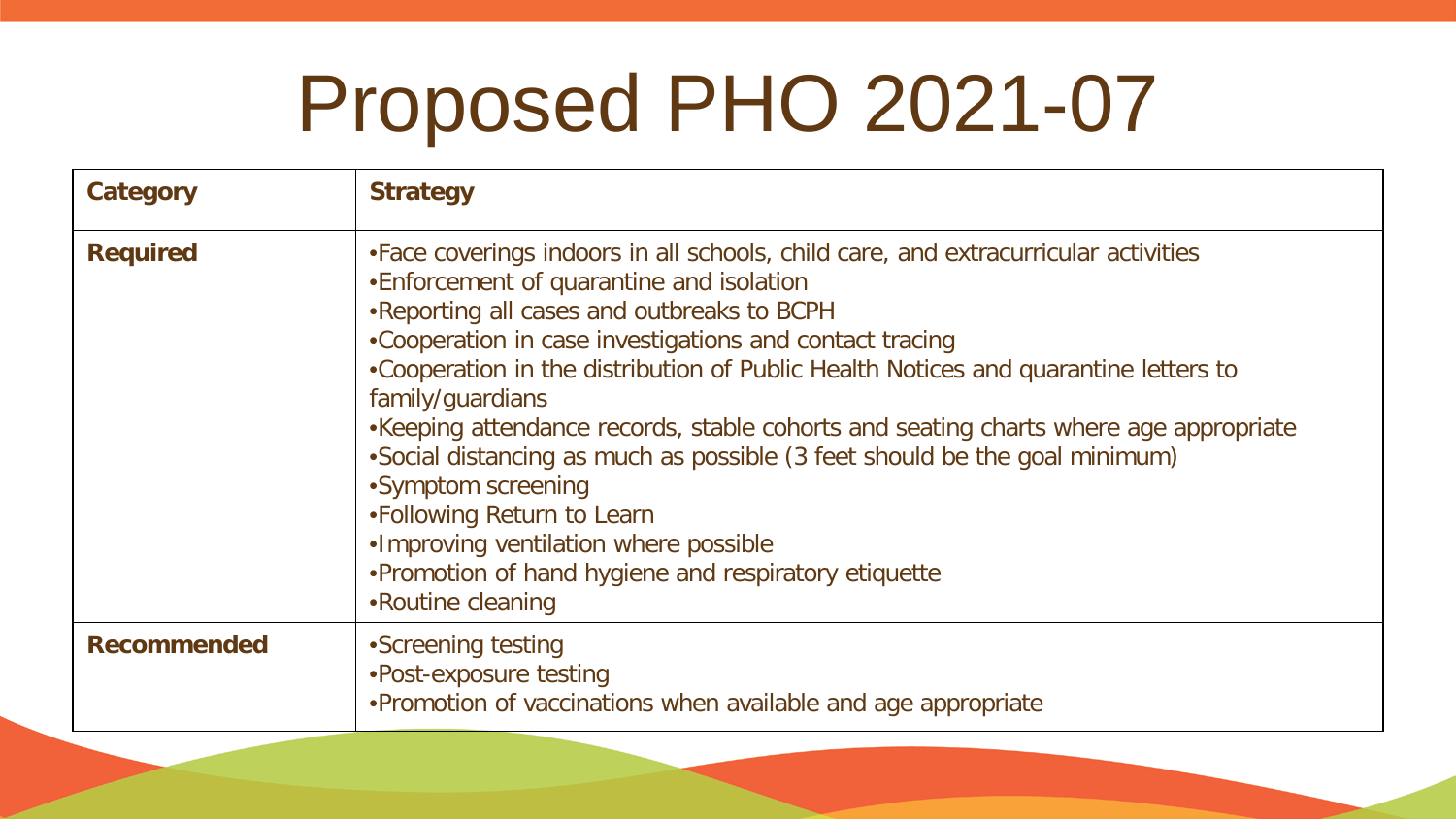- By requiring these layered mitigation strategies and indoor masking, BCPH will be able to significantly reduce the number of quarantines in schools in the coming semester.
	- $-$  No quarantines in routine classroom exposures  $1<sup>st</sup>$ -12<sup>th</sup> grade
	- Reduce definition of a close contact to 3 feet for 15 minutes over 24 hours (following CDC updates with universal masking)
	- Continue to monitor athletics on case-by-case basis and implement lessons learned to reduce quarantines
	- Anyone who is fully vaccinated and asymptomatic does not have to quarantine
	- Epidemiological monitoring for evidence of transmission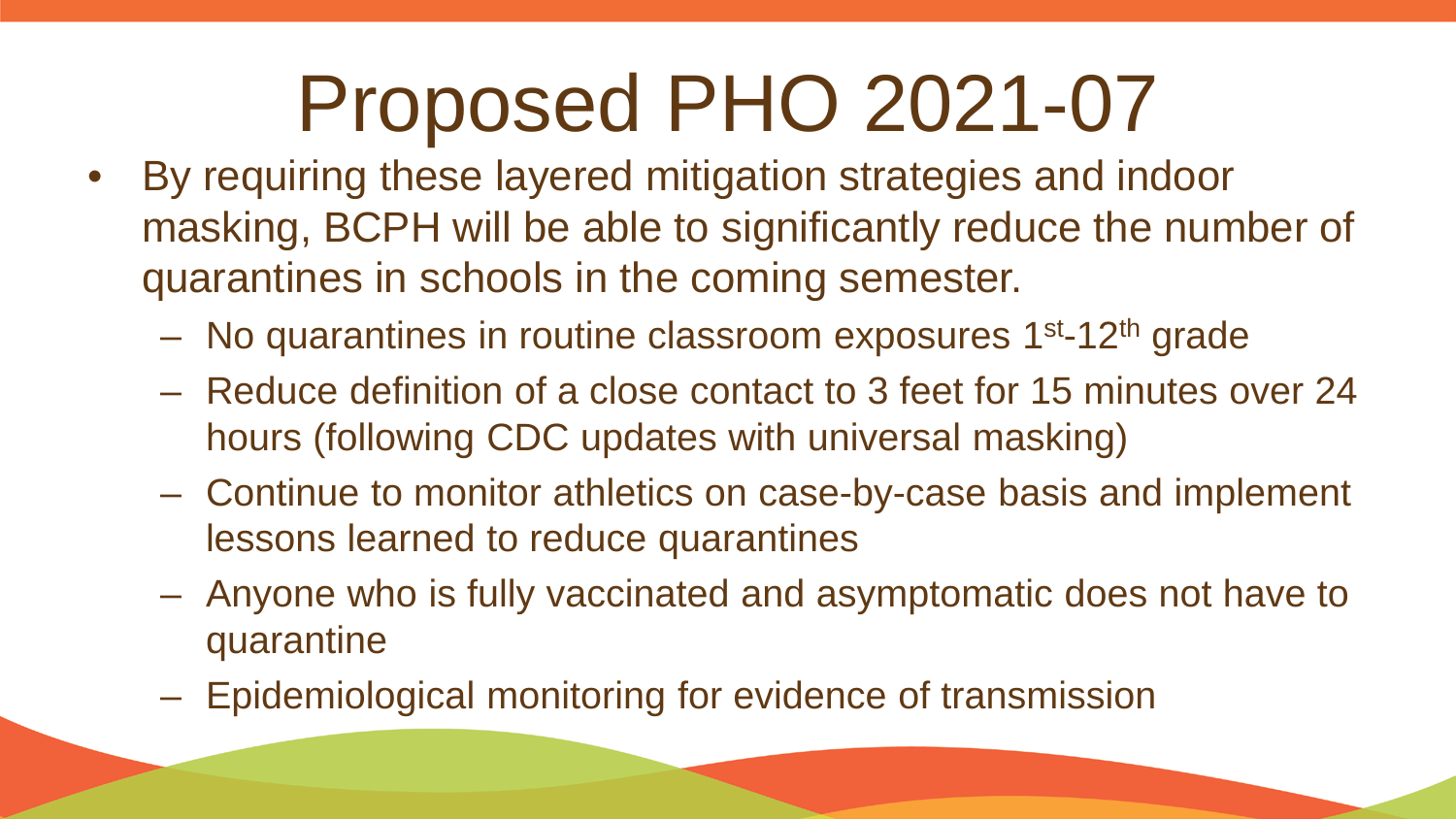Signage requirement for school buildings, childcare facilities, and facilities that host youth activities